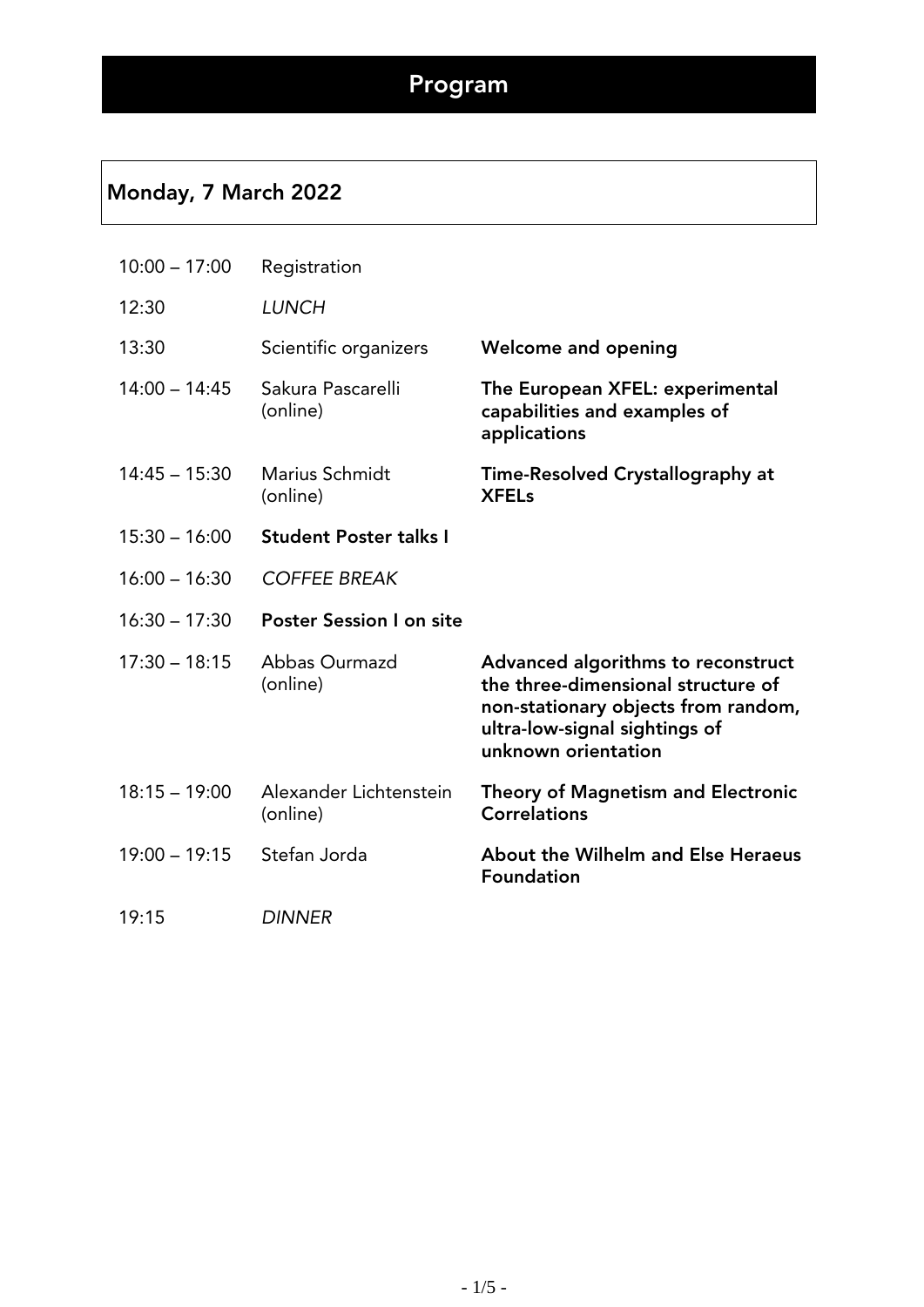## Tuesday, 8 March 2022

| $08:00 - 09:00$ | <b>BREAKFAST</b>                                |                                                                                                                              |
|-----------------|-------------------------------------------------|------------------------------------------------------------------------------------------------------------------------------|
| $09:00 - 09:45$ | <b>Anders Nilsson</b><br>(online)               | X-rays shine light on the mysterious<br>of water                                                                             |
| $09:45 - 10:30$ | Mathias Kläui                                   | Ultra-fast manipulation of collinar<br>and chiral magnetic order                                                             |
| $10:30 - 11:00$ | <b>COFFEE BREAK</b>                             |                                                                                                                              |
| $11:00 - 11:45$ | <b>Thomas Pfeifer</b>                           | Selecting and driving specific<br>electrons: Atoms and molecules in<br>resonance with intense soft-x-ray<br><b>FEL light</b> |
| $11:45 - 12:30$ | Martin Beye                                     | Science Case for seeded soft X-ray<br><b>FELs</b>                                                                            |
| 12:30           | <b>LUNCH</b>                                    |                                                                                                                              |
| $14:00 - 14:45$ | <b>Harald Reichert</b>                          | First science from the first 4th<br>generation high energy synchrotron<br>radiation source ESRF-EBS                          |
| $14:45 - 15:30$ | <b>Claire Donnelly</b><br>(online)              | Coherent X-ray imaging of three-<br>dimensional magnetic systems                                                             |
| $15:30 - 16:00$ | <b>Student Poster talks II</b>                  |                                                                                                                              |
| $16:00 - 16:30$ | <b>COFFEE BREAK</b>                             |                                                                                                                              |
| $16:30 - 17:30$ | <b>Poster Session II on site</b>                |                                                                                                                              |
| $17:30 - 18:15$ | Sarah Köster<br>(online)                        | Using focused X-ray beams to study<br>cellular bio-physics                                                                   |
| $18:15 - 19:00$ | Arwen Pearson<br>(online)                       | Time-resolved X-ray crystallographic<br>studies of protein function                                                          |
| 19:00           | HERAEUS DINNER at the Physikzentrum             |                                                                                                                              |
|                 | (cold & warm buffet, with complimentary drinks) |                                                                                                                              |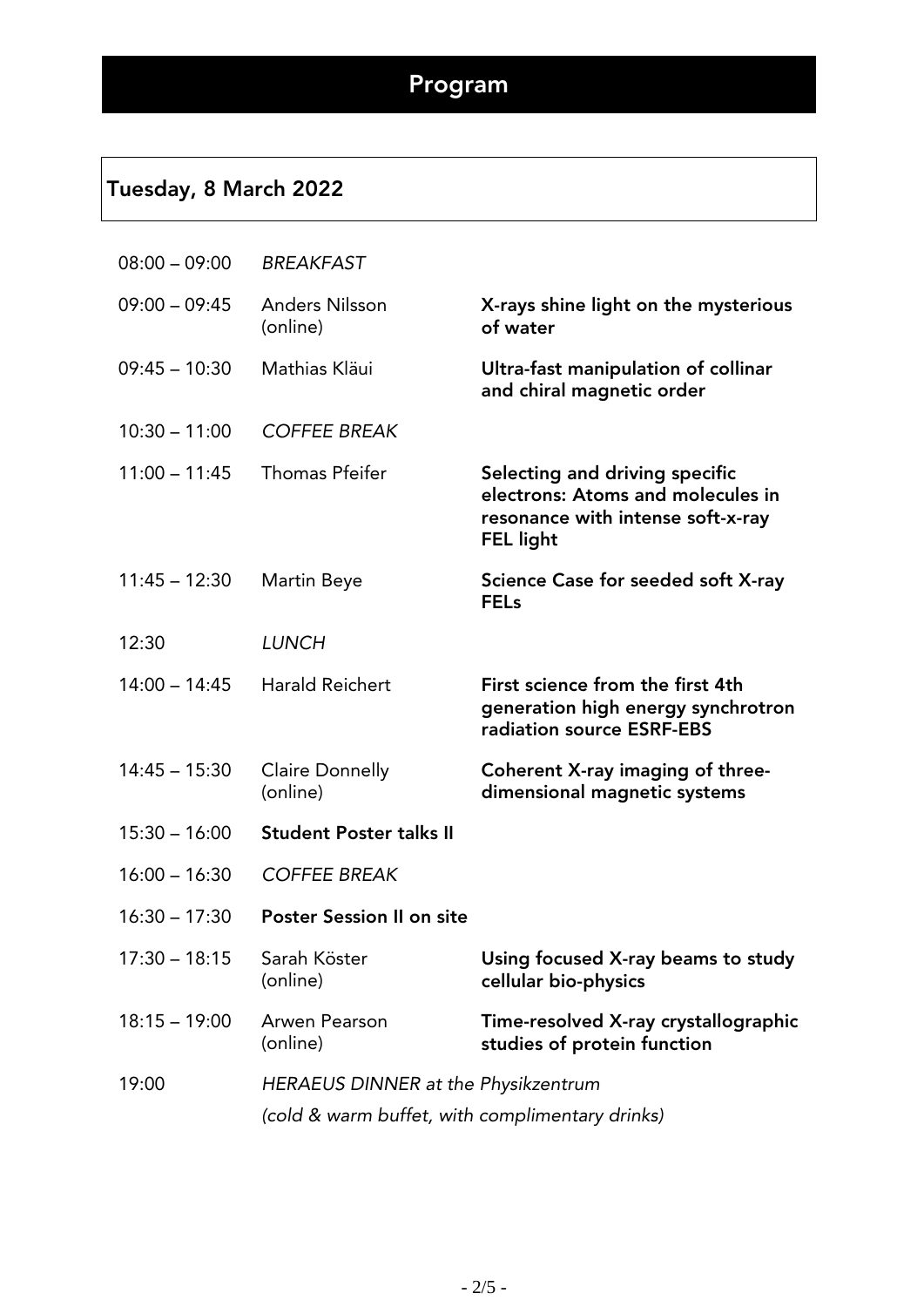## Wednesday, 9 March 2022

| $08:00 - 09:00$ | <b>BREAKFAST</b>                  |                                                                                          |
|-----------------|-----------------------------------|------------------------------------------------------------------------------------------|
| $09:00 - 09:45$ | Alexandra Pacureanu<br>(online)   | Hard X-ray bioimaging at the<br>nanoscale with fourth generation<br>synchrotron sources  |
| $09:45 - 10:30$ | <b>Tim Salditt</b><br>(online)    | High Resolution Phase Contrast X-<br>ray Tomography of Biological Cells<br>and Tissues   |
| $10:30 - 11:00$ | <b>COFFEE BREAK</b>               |                                                                                          |
| $11:00 - 11:45$ | Jan Lüning                        | Science case for a 4th soft X-ray<br>storage ring facility                               |
| $11:45 - 12:30$ | <b>Stefan Eisebitt</b>            | Birth, life and death of nanometer-<br>scale spin textures as seen by<br>coherent x-rays |
| 12:30           | <b>LUNCH</b>                      |                                                                                          |
| $14:00 - 14:45$ | Lucas Schaper                     | FLASH2020+: A fully coherent soft<br>xray light source at MHz repetition<br>rate         |
| $14:45 - 15:30$ | Gianluca Geloni                   | Self seeding at hard X-ray FELs                                                          |
| $15:30 - 16:00$ | <b>Student Poster talks III</b>   |                                                                                          |
| $16:00 - 16:30$ | <b>COFFEE BREAK</b>               |                                                                                          |
| $16:30 - 17:30$ | <b>Poster Session III on site</b> |                                                                                          |
| $17:30 - 18:15$ | Riccardo Bartolini<br>(online)    | Design Challenges for 4th<br>generation hard X-ray storage ring<br>source PETRA IV       |
| $18:15 - 19:00$ | Pantaleo Raimondi<br>(online)     | Toward a diffraction limited storage<br>ring based X-Ray                                 |
| 19:00           | <b>DINNER</b>                     |                                                                                          |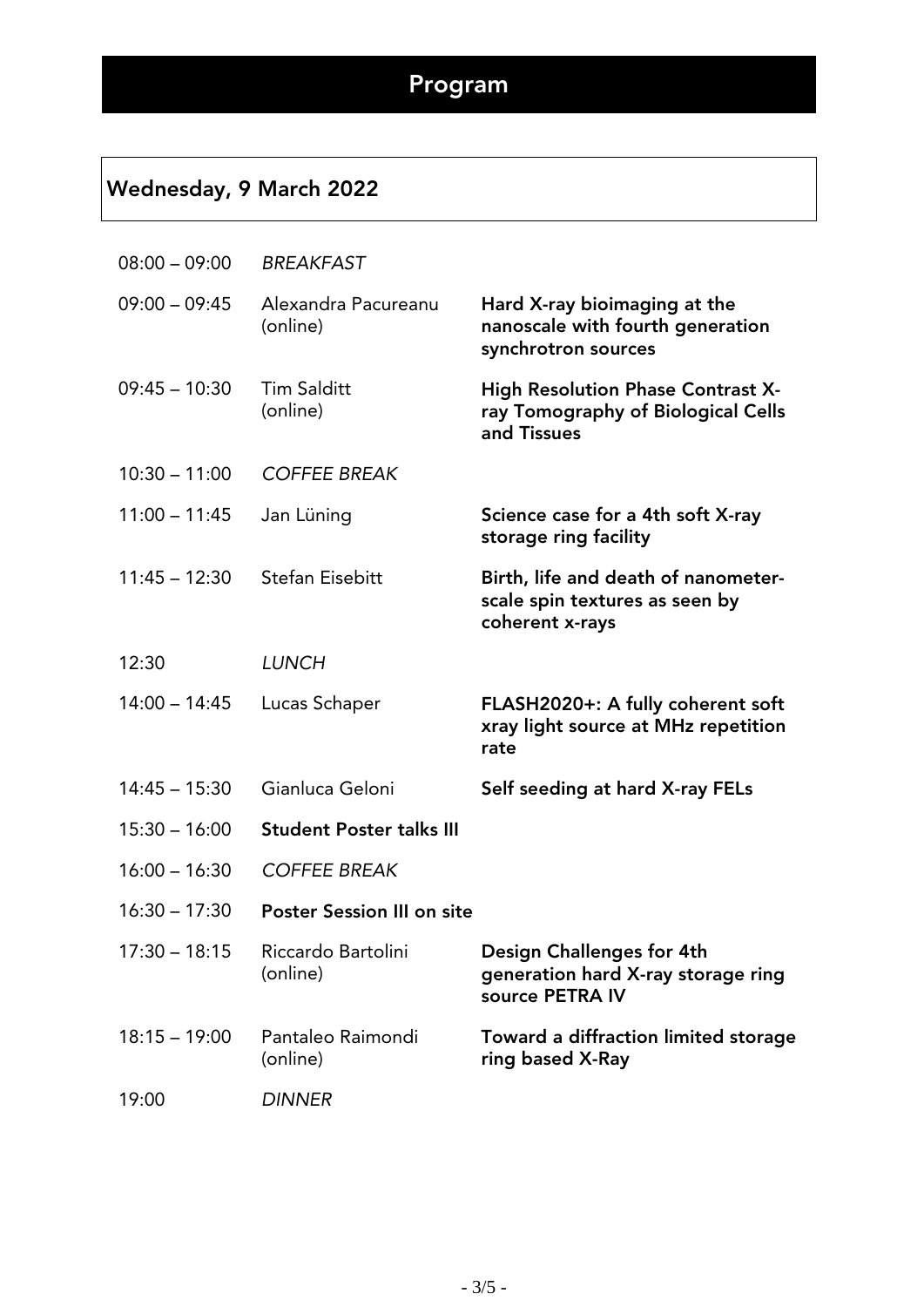### Thursday, 10 March 2022

| $08:00 - 09:00$ | <b>BREAKFAST</b>                  |                                                                                             |
|-----------------|-----------------------------------|---------------------------------------------------------------------------------------------|
| $09:00 - 09:45$ | Claudio Masciovecchio<br>(online) | <b>Potential of Free Electron Laser</b><br><b>based Nonlinear Optics Experiments</b>        |
| $09:45 - 10:30$ | Gerd Schönhense<br>(online)       | New concepts of ToF electron<br>detection                                                   |
| $10:30 - 11:00$ | <b>COFFEE BREAK</b>               |                                                                                             |
| $11:00 - 11:45$ | <b>Curt Preissner</b><br>(online) | Fast sample positioning systems with<br>nm precision                                        |
| $11:45 - 12:30$ | Josep Nicolas<br>(online)         | Instrumentation issues on modern<br>synchrotron radiation sources                           |
| 12:30           | <b>LUNCH</b>                      |                                                                                             |
| $14:00 - 14:45$ | Ana Diaz                          | X-ray ptychographic tomography at<br>the Swiss Light Source: method<br>development and      |
| $14:45 - 15:30$ | Yong Chu<br>(online)              | <b>Current and near-future x-ray</b><br>microscopy capabilities at NSLS-II                  |
| $15:30 - 16:00$ | <b>Student Poster talks IV</b>    |                                                                                             |
| $16:00 - 16:30$ | <b>COFFEE BREAK</b>               |                                                                                             |
| $16:30 - 17:30$ | <b>Poster Session IV online</b>   |                                                                                             |
| $17:30 - 18:15$ | James Sethian<br>(online)         | <b>Mathematically-based machine</b><br>learning for understanding scientific<br>experiments |
| $18:15 - 19:00$ | <b>Panel discussion</b>           |                                                                                             |
| 19:00           | <b>DINNER</b>                     |                                                                                             |